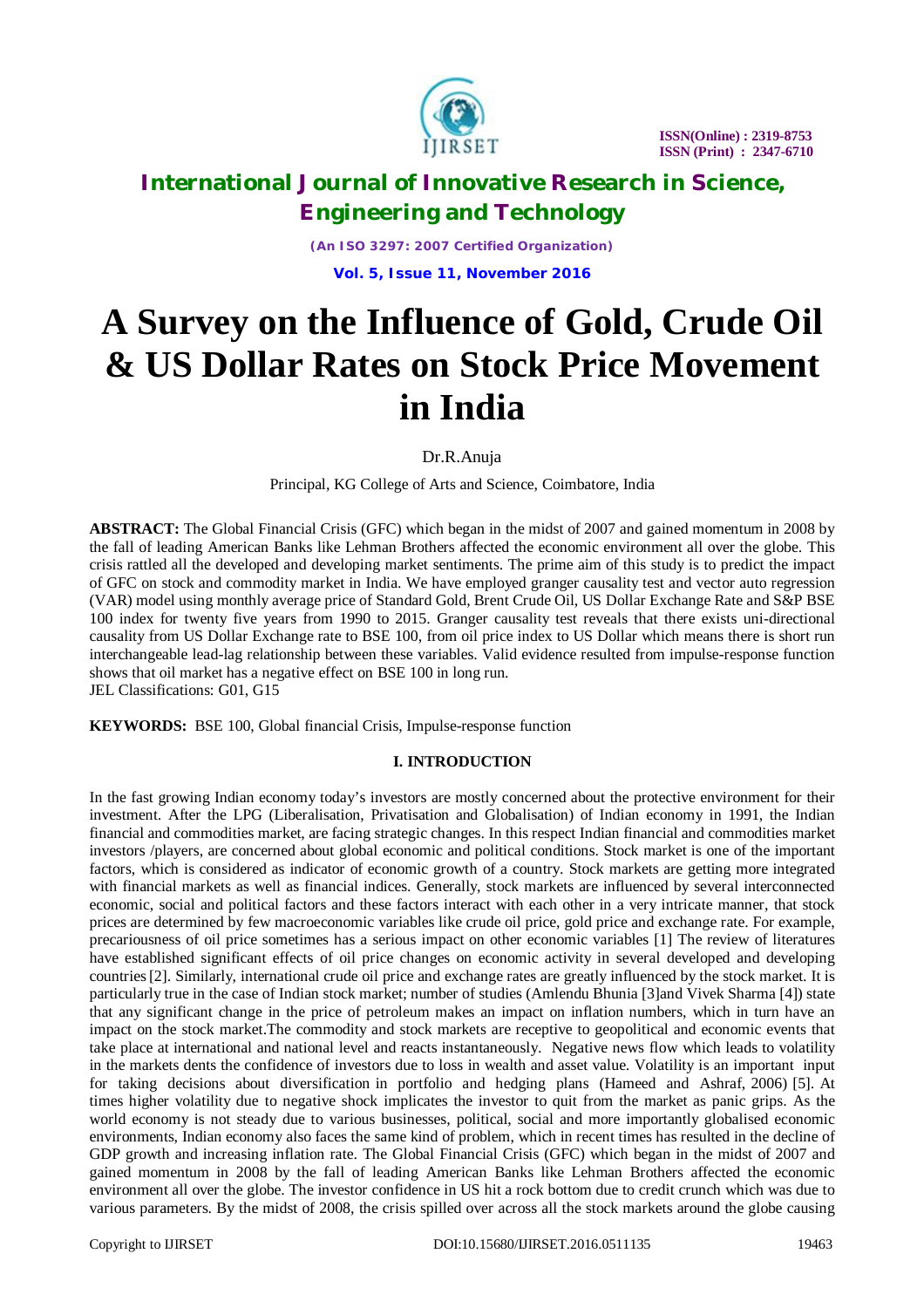

### *(An ISO 3297: 2007 Certified Organization)*

### **Vol. 5, Issue 11, November 2016**

high volatility in the markets. This crisis rattled all the developed and developing market sentiments. GFC is more peculiar than Asian Financial Crisis which caused deeper wounds in the markets. Probably, it is the largest crisis after great recession of 1930s that has affected both real and financial sectors (Llanto and Badiola, 2010) [6]. GFC basically started in a small way in second half of 2007 due to subprime mortgage disaster and got wild impetus in 2008. This crisis badly affected FDI,portfolio investment and exports of the developing countries (Iqbal, 2010)[7]. The developing and developed countries faced a knee jerk reaction due to GFC. Spillover effect was unprecedented in the economies due to the advanced technological environment and globalisation. An inflow to the emerging markets from emerged markets was drastically reduced during this crisis. Like other sectors, world's stock markets also affected by this storm and faced steep declining trend from the first month of 2008 (Usman, 2010) [8]. the present study has the objectives as

- 1. To examine the interrelationship between S&P BSE 100, Standard Gold price, Brent Crude oil and US Dollar rates.
- 2. To estimate the individual influence of these indices on BSE 100 index.
- 3. To examine the combined influence of Standard Gold price, Brent Crude Oil price and US Dollar on BSE 100 index.

### **II. LITERATURE REVIEW**

Let us review few studies which reported the volatility of stock markets and the influence of global financial crisis on these markets. The negative effect of Asian Financial crisis 1997 was studied by many researchers. Alper and Yilmaz (2004) [9] analysed the impression of financial crisis that initiated in Turkey during 1994, Asian Financial Crisis 1997 and Latin America crisis during 1998 on Istanbul and other stock markets. They concluded that these crises had an impact on these markets. Lim, et al., (2008) [10], in their study analysed in detail the repercussions of Asian Financial Crisis on eight Asian regional markets, found that the efficacy of the Asian Stock markets worsened during both pre and post crisis period out of these eight stock markets Hong Kong stood worst affected by this crisis. Olowe (2009)[11] analyses proved that Nigerian Market was invulnerable both in volatility as well as asset quality during this crisis period. WimNaude (2009)[12] in his study on the financial crisis 2008 and developing countries critically discussed the aftermath of this effect which led to US and Western countries markets jittery with anticipated deep global recession. His study concluded that developed nations sustained this crisis with a deal of optimism and without the support of developing markets with a great deal of resilience, developed markets growth prospects would have been much bleaker.

### **III. RESEARCH METHODOLOGY**

In line with this objective, the researcher has used both quantitative and qualitative methodology. For the qualitative analysis, the researcher has used the empirical evidences from literature review regarding the macroeconomic factors affecting the stock market. Theories and previous studies suggest that macroeconomic variables such as exchange rate, oil price and gold price influence each other. The exchange rate considered was the RBI reference rate of daily nominal spot rate i.e., rupee per US Dollar price as available for each foreign exchange market day under the study period. For oil price, OPEC countries prices are taken into consideration. The gold price taken for consideration is the monthly average price obtained from the World Gold Council. S&P BSE 100 index is considered as the benchmark index since this index is comprehensive and the data are available for analysis and is used to measure the market price movements of Indian securities.

**Data Sources:** Since the present study relay on the economic variables, it required secondary data. Hence, the present data has been collected from various sources like, websites, journals, books and thesis. Monthly average closing value has been taken for representing the series of S&P BSE 100 index; data has been collected from the BSE website. The monthly average gold price data has been collected from Reserve Bank of India (RBI) website. The monthly average Brent oil price has been collected from the U.S. Energy Information Administration website. **Tools of Analysis:**To satisfy the objectives of the study, various time series econometric models were used. The analysis was carried out using the computer software EVIEWS 6 which is made for econometric analysis. The following tools were used for the analysis of the study:

- 1. Descriptive Statistics for checking normality of the data
- 2. Augmented Dickey-Fuller Test for Unit-Root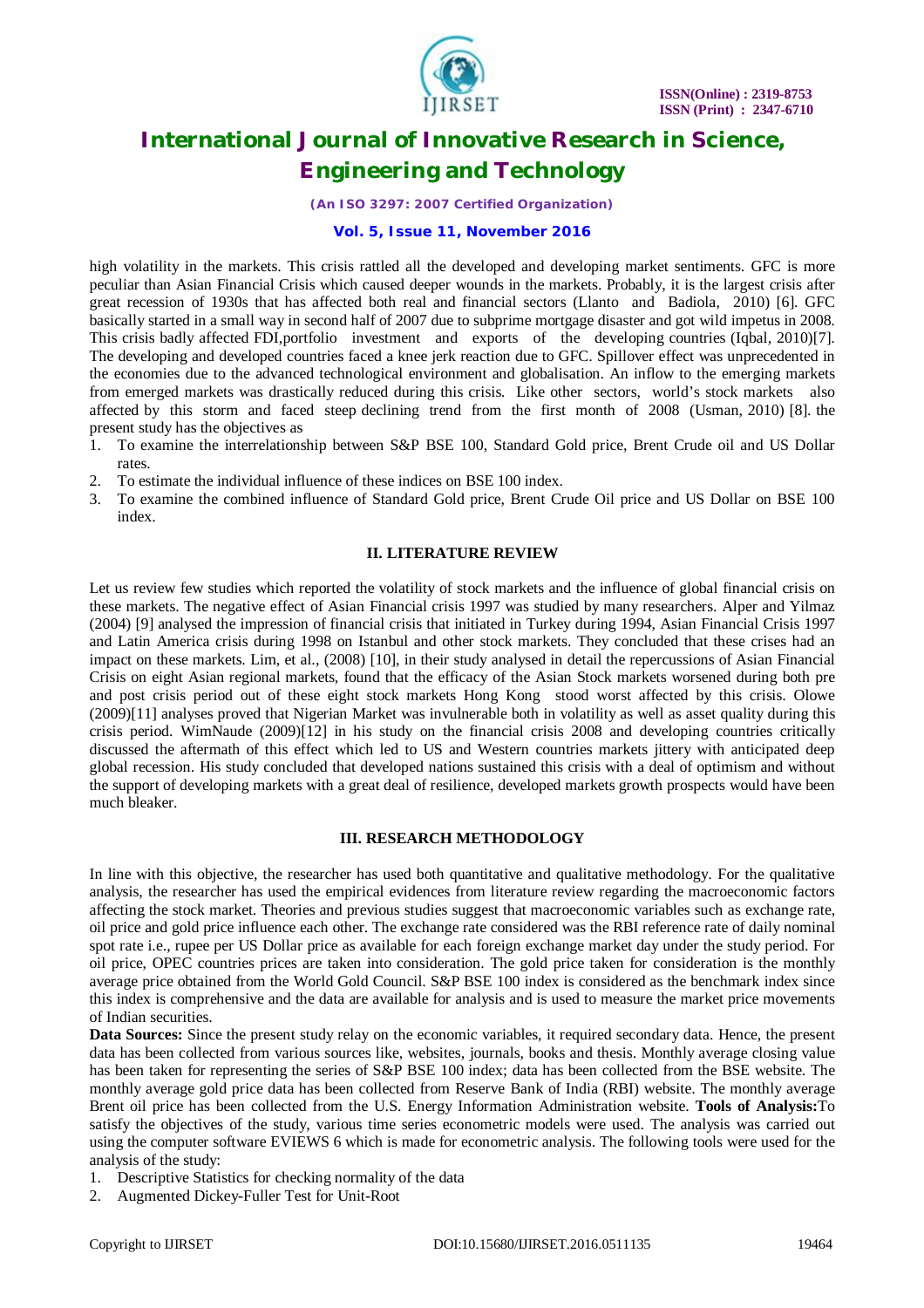

*(An ISO 3297: 2007 Certified Organization)*

### **Vol. 5, Issue 11, November 2016**

- 3. Johnson's Co-integration test
- 4. Granger Causality test
- 5. VAR model selection
- 6. Vector Error Correction model
- 7. Impulse response functions
- 8. Variance decomposition Analysis

### **IV. ANALYSIS**

The following section presents the co-integration results which show that BSE-100 and USD/INR, BSE and Gold price and BSE and Oil price are co-integrated. The economic time series may be non-stationary but its appropriate linear combination may confiscate common trend. This makes the resulting new series to be stationary which implies that the time series is co-integrated.

#### **Johansen's Co integration Test Table 1.1 Johansen's Co-Integration Test during Global Financial Crisis**

| <b>Unrestricted Co-</b><br><b>Integration</b> |                       | <b>Trace Rank Test</b> |                                 |            | <b>Max-Eigen Value test</b>      |                                 |        |
|-----------------------------------------------|-----------------------|------------------------|---------------------------------|------------|----------------------------------|---------------------------------|--------|
| <b>Hypothesized</b><br>No. of $CE(s)$         | Eigen<br><b>Value</b> | <b>Trace</b>           | <b>Critical</b><br>value $@5\%$ | Prob*<br>∗ | <b>Max Eigen</b><br><b>Value</b> | <b>Critical</b><br>Value $@5\%$ | Prob** |
| None                                          | 0.16447               | 30.9377                | 47.85613                        | 0.6698     | 16.17206                         | 27.58434                        | 0.6512 |
| At most 1                                     | 0.09473               | 14.7656                | 29.79707                        | 0.795      | 8.956738                         | 21.13162                        | 0.8359 |
| At most 2                                     | 0.03928               | 5.80889                | 15.49471                        | 0.718      | 3.606765                         | 14.2646                         | 0.8983 |
| At most 3                                     | 0.02417               | 2.20213                | 3.841466                        | 0.1378     | 2.202125                         | 3.841466                        | 0.1378 |

Source: Data Analysis Eviews Out put \*denotes rejection of the hypothesis at 5%;\*\*MacKinnon-Haug-Michelis(1999) p- values.

**H0:** Co integration analysis confirms existence of long-run relationship between the selected variables.

**H1:** There does not exist a long-run relationship between the selected variables.

With reference to the results summarised in Table 1.1 above, Maximal Eigen statistic ( $\lambda$  max) of 16.17 is less than the 5 % critical value of 27.58 and the trace test statistic **(λ** trace) of 30.94 is less than the critical value of 47.856 and the corresponding p values less than 05. Therefore, the null hypothesis of no co integration (ie.  $r = 0$ ) will be accepted. Since co integration tests indicate only the existence of long-run relationship among the series, granger causality tests were used to analyse the direction of relationship among the series. The Granger causality test gave the following results:

| Table 1.2                                                        |
|------------------------------------------------------------------|
| Pair-wise Granger Causality Tests during Global Financial Crisis |

| <b>Null Hypothesis</b>                         | <b>F</b> Stat | 0<br><b>P-Value</b> | <b>Remarks</b> | Causality      |
|------------------------------------------------|---------------|---------------------|----------------|----------------|
| DOLLAR does not Granger Cause BSE 100          | 7.70739       | $0.0067*$           | Reject         | Unidirectional |
| BSE 100 does not Granger Cause DOLLAR          | 0.01327       | 0.9086              | Accept         | No Causality   |
| GOLD PRICE does not Granger Cause BSE 100      | 2.65336       | 0.1069              | Accept         | No Causality   |
| BSE 100 does not Granger Cause GOLD PRICE      | 0.26965       | 0.6049              | Accept         | No Causality   |
| <b>OILPRICE</b> does not Granger Cause BSE 100 | 2.36509       | 0.1277              | Accept         | No Causality   |
| BSE 100 does not Granger Cause OILPRICE        | 0.00023       | 0.988               | Accept         | No Causality   |
| GOLD PRICE does not Granger Cause DOLLAR       | 1.38443       | 0.2426              | Accept         | No Causality   |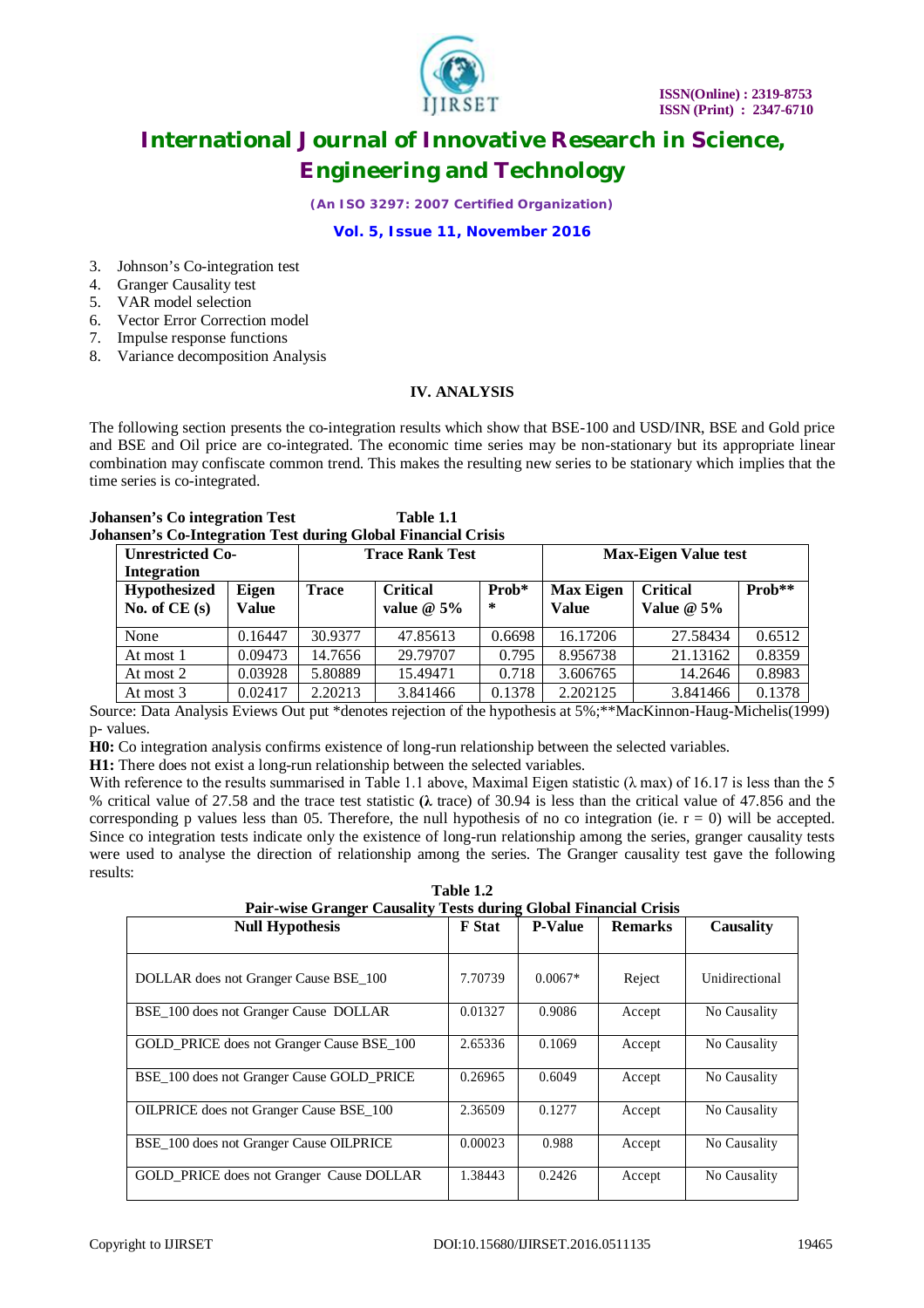

*(An ISO 3297: 2007 Certified Organization)*

### **Vol. 5, Issue 11, November 2016**

| DOLLAR does not Granger Cause GOLD PRICE         | 1.37471 | 0.2442    | Accept | No Causality   |
|--------------------------------------------------|---------|-----------|--------|----------------|
|                                                  |         |           |        |                |
| <b>OILPRICE</b> does not Granger Cause DOLLAR    | 4.96103 | $0.0285*$ | Reject | Unidirectional |
|                                                  |         |           |        |                |
| DOLLAR does not Granger Cause OILPRICE           | 2.69008 | 0.1046    | Accept | No Causality   |
|                                                  |         |           |        |                |
| <b>OILPRICE</b> does not Granger Cause OLD PRICE | 0.22929 | 0.6333    | Accept | No Causality   |
|                                                  |         |           |        |                |
| <b>GOLD</b> PRICE does not Granger CauseOILPRICE | 0.01467 | 0.9039    | Accept | No Causality   |
|                                                  |         |           |        |                |

**Source:** Computed Data \*indicates that 5% level of Significance

The f-values and the p-values in the test results shown in the above Table 1.2 suggest that the null hypotheses of No Causality are significant at 1% and therefore can be rejected. There is evidence of uni-directional causality from US Dollar Exchange rate to BSE 100, from Oil price index to US Dollar Exchange rate which means in the short run there is interchangeable lead- lag relationship between these variables.

**VAR Model:** The result of the co integration test established the number (three) of co integration vectors. It is moreover indicating that three common stochastic trends or a degree of market integration are present there. The Table 1.3 presents the applications of Vector Auto regression (VAR) Model at the selected time series.

|                                                                                                                | <b>BSE_100</b> | <b>DOLLAR</b> | <b>GOLD_PRICE</b> | <b>OIL_PRICE</b> |
|----------------------------------------------------------------------------------------------------------------|----------------|---------------|-------------------|------------------|
|                                                                                                                | 0.786865       | $-0.0005$     | $-0.34716$        | 0.004773         |
|                                                                                                                | $-0.11602$     | $-0.00037$    | $-0.28024$        | $-0.00207$       |
|                                                                                                                | [6.78209]      | $[-1.36005]$  | $[-1.23881]$      | [2.30294]        |
| $BSE_100(-2)$                                                                                                  | 0.146927       | 0.000553      | 0.340343          | $-0.00496$       |
|                                                                                                                | $-0.11588$     | $-0.00037$    | $-0.27989$        | $-0.00207$       |
|                                                                                                                | [1.26794]      | [1.50645]     | [1.21598]         | $[-2.39653]$     |
| $DOLLAR(-1)$                                                                                                   | $-33.9009$     | 1.1506        | $-39.0231$        | $-0.20773$       |
|                                                                                                                | $-39.9832$     | $-0.12672$    | $-96.5752$        | $-0.71422$       |
| Estimations of the 'Unrestricted Series Autoregressive Vector' during Global Financial Crisis<br>$BSE_100(-1)$ | $[-0.84788]$   | $9.08001$ ]   | $[-0.40407]$      | $[-0.29085]$     |
|                                                                                                                | 53.86675       | $-0.17348$    | 20.43479          | $-0.27583$       |
|                                                                                                                | $-41.1204$     | $-0.13032$    | $-99.3218$        | $-0.73453$       |
| $DOLLAR(-2)$<br>GOLD_PRICE(-1)                                                                                 | [1.30998]      | $[-1.33116]$  | [0.20574]         | $[-0.37552]$     |
|                                                                                                                | 0.033738       | $-6.46E-05$   | 1.00708           | 0.000832         |
|                                                                                                                | $-0.04806$     | $-0.00015$    | $-0.11607$        | $-0.00086$       |
|                                                                                                                | 0.702051       | $[-0.42420]$  | 8.67617           | [0.96891]        |
| GOLD PRICE(-2)                                                                                                 | $-0.02615$     | 6.44E-05      | $-0.00577$        | $-0.00029$       |
|                                                                                                                | $-0.04957$     | $-0.00016$    | $-0.11973$        | $-0.00089$       |
|                                                                                                                | $[-0.52757]$   | [0.40984]     | $[-0.04819]$      | $[-0.32691]$     |
| OILPRICE(-1)                                                                                                   | 4.561337       | $-0.00624$    | 10.10543          | 1.354263         |
|                                                                                                                | $-5.51682$     | $-0.01748$    | $-13.3253$        | $-0.09855$       |
|                                                                                                                | 0.82681        | $[-0.35658]$  | [0.75837]         | [13.7424]        |
| OILPRICE(-2)                                                                                                   | $-8.49129$     | 0.01578       | $-12.9419$        | $-0.48194$       |
|                                                                                                                | $-5.52677$     | $-0.01752$    | $-13.3493$        | $-0.09872$       |
|                                                                                                                | $[-1.53639]$   | $0.90089$ ]   | $[-0.96948]$      | $[-4.88172]$     |
| $\mathcal{C}$                                                                                                  | $-397.477$     | 0.220089      | 1439.6            | 25.18989         |
|                                                                                                                | $-476.294$     | $-1.50951$    | $-1150.44$        | $-8.50801$       |
|                                                                                                                | $[-0.83452]$   | [0.14580]     | [1.25135]         | 2.96073          |

## **Table 1.3**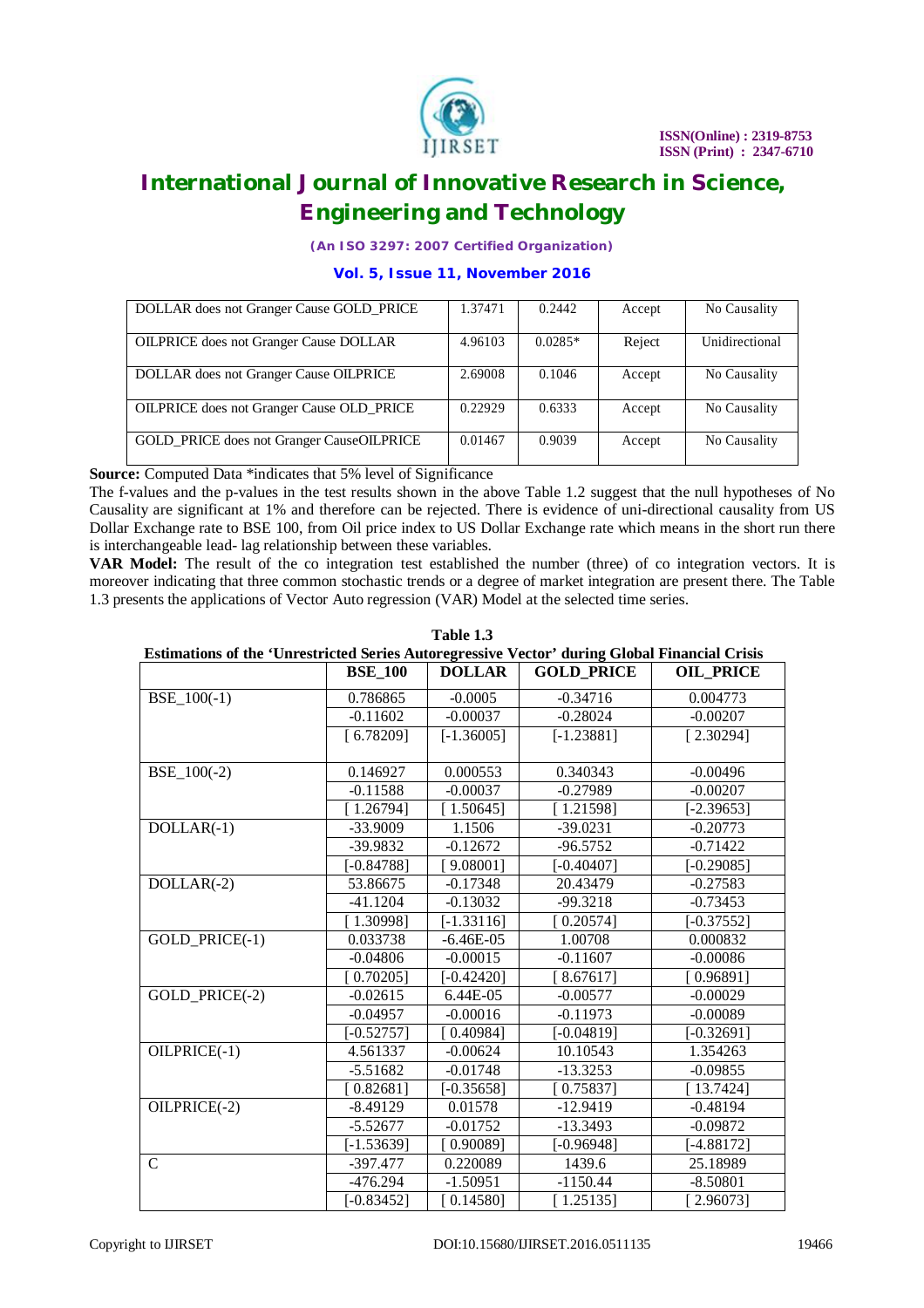

*(An ISO 3297: 2007 Certified Organization)*

### **Vol. 5, Issue 11, November 2016**

| R-squared                               | 0.940985   | 0.978799  | 0.987073   | 0.934126   |
|-----------------------------------------|------------|-----------|------------|------------|
| Adj. R-squared                          | 0.935083   | 0.976679  | 0.98578    | 0.927538   |
| Sum sq. resids                          | 9407399    | 94.49091  | 54883857   | 3001.755   |
| S.E. equation                           | 342.9176   | 1.086801  | 828.2803   | 6.125515   |
| F-statistic                             | 159.4483   | 461.6778  | 763.5609   | 141.804    |
| Log likelihood                          | $-641.078$ | $-128.95$ | $-719.564$ | $-282.851$ |
| Akaike AIC                              | 14.60849   | 3.099992  | 16.37222   | 6.55844    |
| Schwarz SC                              | 14.86015   | 3.351651  | 16.62388   | 6.8101     |
| Mean dependent                          | 5598.877   | 51.10642  | 22269.6    | 94.18247   |
| S.D. dependent                          | 1345.898   | 7.116663  | 6945.895   | 22.75558   |
| Determinant resid covariance (dof adj.) | $2.43E+12$ |           |            |            |
| Determinant resid covariance            | $1.59E+12$ |           |            |            |
| Log likelihood                          | $-1755.32$ |           |            |            |
| Akaike information criterion            | 40.25435   |           |            |            |
| Schwarz criterion                       | 41.26099   |           |            |            |

By application of the VAR model, the time series has been observed with others can be established if the table value is more than 1.96. The Table 1.3 shows that BSE 100 index at the lag of 1 had influence on the returns of Oil price index and BSE 100. However, with a lag of 2, it had influence only on the returns of Oil price index under the study. The index of US Dollar Exchange rate at the lag of 1 and 2 had influence on the returns of US Dollar index only means that Dollar index movement does not influence other indexes. At the lag of 1, only Gold price index have influenced and others not influenced while at lag order 2, none of the indexes has influenced under the study. The Oil price index at the lag order 1, Oil price index only has influenced while at lag order 2, none of the variables has influenced.

**Variance Decomposition Analysis (VDA):**The following section deals with variance decomposition, to check the percentage change in the variable when a shock is introduced in the residual series. Usually one standard deviation shock is assumed in residual series.

In the Table 1.4 the percentage change in BSE 100, Dollar, Gold and Oil prices are analysed when there is one standard deviation shock in BSE 100.

| <b>Period</b> | S.E.     | <b>BSE 100</b> | <b>DOLLAR</b> | <b>GOLD PRICE</b> | <b>OIL PRICE</b> |
|---------------|----------|----------------|---------------|-------------------|------------------|
|               | 342.9176 | 100            | $\theta$      |                   | 0                |
| 2             | 445.6299 | 98.69839       | 0.582933      | 0.350808          | 0.367867         |
| 3             | 522.5203 | 98.6162        | 0.454718      | 0.618567          | 0.310514         |
| 4             | 573.3622 | 98.27723       | 0.455145      | 0.895987          | 0.371635         |
| 5.            | 611.0406 | 96.84552       | 0.941116      | 1.109135          | 1.104228         |
| 6             | 642.4558 | 93.94069       | 2.138175      | 1.231102          | 2.690034         |
|               | 671.89   | 89.73545       | 4.128629      | 1.257364          | 4.878561         |
| 8             | 701.0742 | 84.73877       | 6.850929      | 1.212267          | 7.198038         |
| 9             | 730.3562 | 79.48868       | 10.16046      | 1.131399          | 9.219457         |
| 10            | 759.5297 | 74.37225       | 13.8862       | 1.046329          | 10.69522         |
| 11            | 788.3356 | 69.59321       | 17.86538      | 0.976954          | 11.56445         |
| 12            | 816.6448 | 65.21967       | 21.95583      | 0.931113          | 11.89339         |

**Table 1.4 Variance Decomposition of BSE 100 during Global Financial Crisis**

**Source**: Data Analysis Eviews Out put

From table 1.4 its concluded that, when there is one standard deviation change in residual BSE 100 equation, i.e. three months, 98.62% of change happens in BSE, and other indexes has influenced only less than 1 percent. Likewise one standard deviation change in residual BSE 100, in long run i.e. twelve months, 65.22% of change happens in BSE 100, 21.96% change in Dollar, 0.93% in Gold price and 11.89% in Oil price (total being 100). Further it is clear from the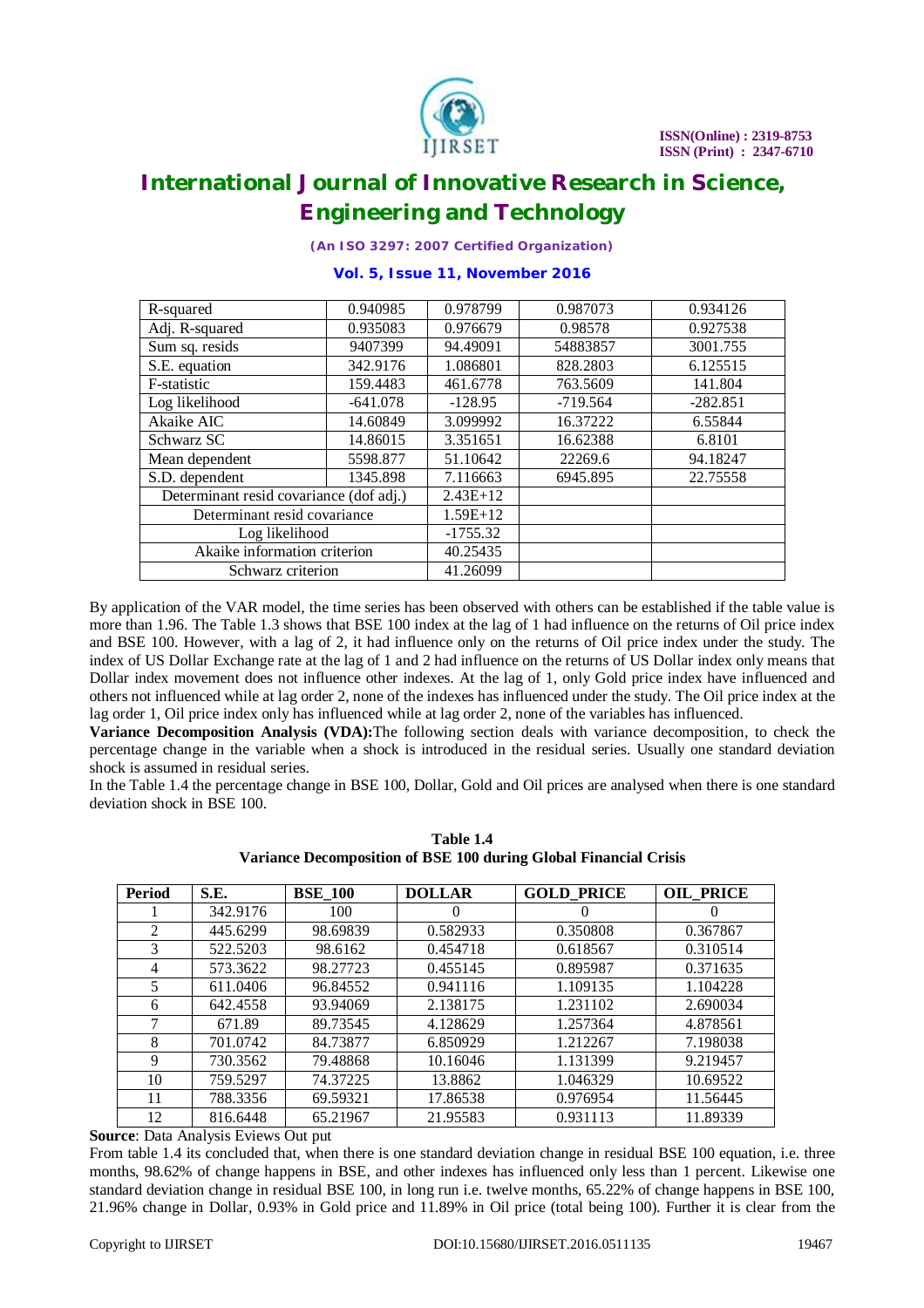

*(An ISO 3297: 2007 Certified Organization)*

**Vol. 5, Issue 11, November 2016**

table that, the level of influence of long run shock in BSE 100, is increasing Dollar Exchange rate and Oil prices as compared with short run shock in BSE 100. The following Table 1.5 presents the variance decomposition of US Dollar Exchange Rate.

| Table 1.5                                                                        |          |                |               |                   |                  |  |  |
|----------------------------------------------------------------------------------|----------|----------------|---------------|-------------------|------------------|--|--|
| Variance Decomposition of US Dollar Exchange Rate during Global Financial Crisis |          |                |               |                   |                  |  |  |
| <b>Period</b>                                                                    | S.E.     | <b>BSE_100</b> | <b>DOLLAR</b> | <b>GOLD PRICE</b> | <b>OIL PRICE</b> |  |  |
|                                                                                  | 1.086801 | 17.91058       | 82.08942      | $\theta$          |                  |  |  |
| $\mathfrak{D}$                                                                   | 1.714128 | 23.37676       | 76.49001      | 0.086774          | 0.046449         |  |  |
| 3                                                                                | 2.164254 | 24.08744       | 75.70078      | 0.176886          | 0.034892         |  |  |
| 4                                                                                | 2.499305 | 24.03003       | 75.62843      | 0.230616          | 0.110916         |  |  |
| 5                                                                                | 2.757119 | 23.46445       | 75.73054      | 0.250265          | 0.554744         |  |  |
| 6                                                                                | 2.963661 | 22.6404        | 75.6173       | 0.240281          | 1.50201          |  |  |
| 7                                                                                | 3.135247 | 21.70276       | 75.18683      | 0.216691          | 2.893712         |  |  |
| 8                                                                                | 3.28141  | 20.76151       | 74.48653      | 0.203225          | 4.548741         |  |  |
| 9                                                                                | 3.407455 | 19.88746       | 73.62789      | 0.225913          | 6.258739         |  |  |
| 10                                                                               | 3.5165   | 19.1176        | 72.72022      | 0.308171          | 7.854017         |  |  |
| 11                                                                               | 3.610768 | 18.46324       | 71.84041      | 0.467926          | 9.228416         |  |  |
| 12                                                                               | 3.692237 | 17.91957       | 71.028        | 0.71662           | 10.33582         |  |  |

### **Source:** Data Analysis Eviews Out put

From the above Table 1.5 it can be concluded that, when there is one standard deviation shock change in residual US Dollar Exchange rate equation, in the short term i.e. three months, 75.70% of change happens in US Dollar Exchange rate, 24.09%.change in BSE 100, 0.18% in Gold price and 0.03% in Oil price (total being 100). Likewise one standard deviation shock change in residual US Dollar Exchange Rate, in the long run i.e. twelve months, 71.03% of change happens in US Dollar Exchange Rate , 17.92% change in BSE 100, 0.72% in Gold price and 10.34% in Oil price (total being 100). Further it is clear from the table that, the level of influence of long run shock in US Dollar Exchange rate, influences increasing BSE 100, Oil prices as compared with short run shock in US Dollar Exchange rate. The following Table 1.6 presents the variance decomposition of Gold price.

| Variance Decomposition of Gold price during Global Financial Crisis |          |                |               |                   |                  |  |  |
|---------------------------------------------------------------------|----------|----------------|---------------|-------------------|------------------|--|--|
| <b>Period</b>                                                       | S.E.     | <b>BSE_100</b> | <b>DOLLAR</b> | <b>GOLD PRICE</b> | <b>OIL PRICE</b> |  |  |
|                                                                     | 828.2803 | 6.418454       | 4.98234       | 88.59921          |                  |  |  |
| $\mathfrak{D}$                                                      | 1191.34  | 9.817726       | 3.645739      | 86.2839           | 0.252635         |  |  |
| 3                                                                   | 1455.998 | 9.680756       | 3.104111      | 86.89398          | 0.321156         |  |  |
| 4                                                                   | 1678.994 | 9.439409       | 2.612118      | 87.64691          | 0.301559         |  |  |
| 5                                                                   | 1874.012 | 9.114681       | 2.217816      | 88.41908          | 0.248426         |  |  |
| 6                                                                   | 2049.623 | 8.810499       | 1.901579      | 89.07497          | 0.212952         |  |  |
|                                                                     | 2210.317 | 8.536285       | 1.650718      | 89.58785          | 0.225151         |  |  |
| 8                                                                   | 2358.925 | 8.293641       | 1.452399      | 89.95769          | 0.296271         |  |  |
| 9                                                                   | 2497.247 | 8.07829        | 1.295973      | 90.20137          | 0.424364         |  |  |
| 10                                                                  | 2626.503 | 7.885585       | 1.172832      | 90.34154          | 0.600039         |  |  |
| 11                                                                  | 2626.503 | 7.885585       | 1.07615       | 90.40142          | 0.811059         |  |  |
| 12                                                                  | 2861.086 | 7.552341       | 1.000548      | 90.40182          | 1.045288         |  |  |

**Table 1.6**

### Source: Data Analysis Eviews Out put

From the above Table 1.6 it can be concluded that, when there is one standard eviation shock change in residual Gold price equation, in the short term i.e. three months, 86.89% of change happens in Gold prices, 9.82% change in BSE 100, 3.65% in US Dollar Exchange rate and 0.25% in Oil price (total being 100). Likewise one standard deviation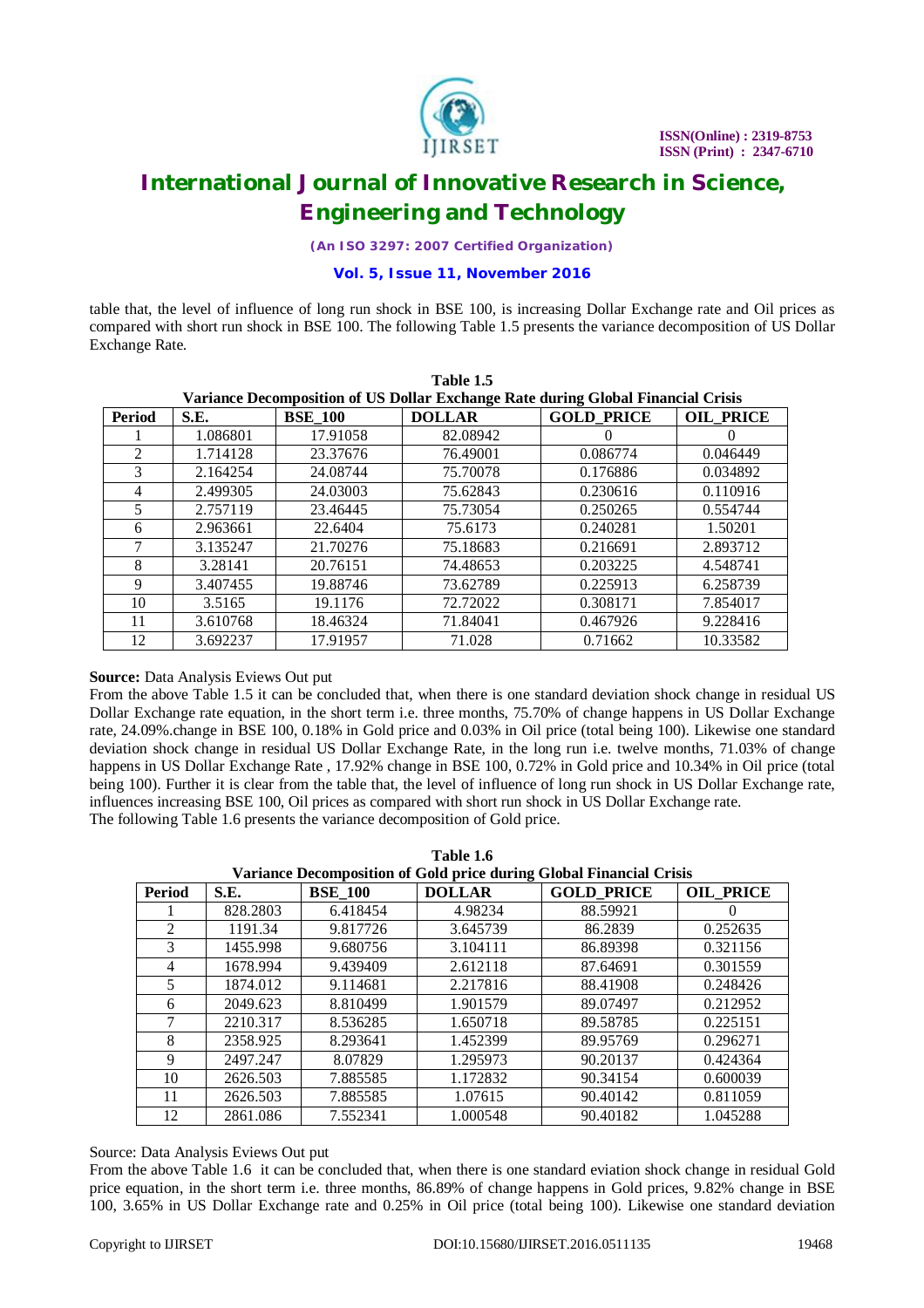

*(An ISO 3297: 2007 Certified Organization)*

### **Vol. 5, Issue 11, November 2016**

shock change in residual Gold price, in the long run i.e. twelve months, 90.40% of change happens in Gold price, 7.55% change in BSE 100, 1.00.% in US Dollar Exchange Rate and 1.04% in Oil price (total being 100). Further it is clear from the table that, the level of influence of long run shock in Gold price, influences increase in BSE 100 index as compared with short run shock in Gold price.

### **V. FINDINGS**

The study found that gold price recorded the highest followed by stock , exchange rate and oil price. Volatility is high in the case of gold price and stock price. Skewness was negative in the case of gold price and oil price index and the kurtosis is more than 3 for BSE 100, for oil price it was close to 3. Further, the probability value of gold and oil price index is less than 0.05, it signifying that the distribution is leptokurtic. Further, other variable distributions are platykurtic since kurtosis is less than 3. It is found from the study that the calculated value of the test statistic 't' is less than its critical value and all the probability values are also greater than 0.05, the null hypothesis is accepted. Which means for the series BSE 100, Exchange rate of dollar and oil price, unit root exists and they are non- stationary of the series at it levels both in intercept with and without constant. Even though at its level all the data has unit root, the unit root tests reject the same null hypothesis in the first differenced form of the series. At their first-difference the calculated |**t|** value is more than the critical value and all the probability value is also less than 0.05. Hence, the null hypothesis is rejected, which indicates that in the first differenced form, all the series are stationary. Therefore, each time series data is integrated in order one, or I (1). Maximal Eigen statistic ( $\lambda$  max) of 16.17 is less than the 5 % critical value of 27.58 and the trace test statistic **(λ** trace) of 30.94 is less than the critical value of 47.856 and the corresponding p values less than 05. Therefore, the null hypothesis of no co integration (ie.  $r = 0$ ) will be accepted. Hence, the time series of the selected variables during this period are co-integrated. Further, it can trace any co-movement for the period. The null hypotheses of no causality are significant at 1% and therefore can be rejected. There is evidence of uni-directional causality from US Dollar exchange rate to BSE 100, from oil price index to US Dollar exchange rate which means in the short run there is interchangeable lead- lag relationship between the these variables. The analysis shows that BSE 100 index at the lag of 1 had influence on the returns of oil price index and BSE 100. However, with a lag of 2, it had influenced only on the returns of oil price index under the study. The index of US Dollar exchange rate at the lag of 1 and 2 had influenced on the returns of US Dollar index which means that dollar index movement does not influence other indices. It is found from the study that one standard deviation change in residual BSE 100 equation, in short term i.e. three months, 98.62% of change happens in BSE, and other indices has influenced only less than 1 percent. Likewise one standard deviation change in residual BSE 100, in long run i.e. twelve months, 65.22% of change occurs in BSE 100, 21.96% change in dollar, 0.93% in gold price and 11.89% in oil price (total being 100). Valid evidence resulted from Impulse-Response Functions indicates that BSE 100 may react to independent variable changes. Interestingly, BSE 100 shows a negative reaction with a standard deviation in oil price, that means, oil market will have a negative effect on BSE 100 in long run. In addition, it appears that the US Dollar exchange rate index reaction to oil price is negative both in long run as well as in short run.

### **VI. CONCLUSION**

This study aims at investigating the relationship among the S&P BSE 100, US Dollar Exchange Rate, Crude Oil Price and Gold Price in India during post global financial crisis period. The major conclusion of the study is that the selected time series exhibits non-stationary and therefore provides an indication of long-term co integration relationships. In short, selected time series variables are closely interlinked. US Dollar exchange rate and Oil price are essential unpredictable variables that operate as channel during which the stock prices are associated. The Granger causality test reveals that the US Dollar Exchange rate, Gold and Oil prices instability has an influence on each other. However, BSE 100 does not cause other series. Further, it is clear from the result that, the level of influence of long run shock in S&P BSE 100, is increasing dollar exchange rate and oil price compared to short run shock in BSE 100. This study has brought out the relationships between macro-economic variables Gold Price, Crude Oil and US Dollar rates with S&P BSE 100 index. This study is of immense use for the policy makers to make appropriate decision for mitigating the problems faced by the investors while their investments by unpredictable shocks in the economy.